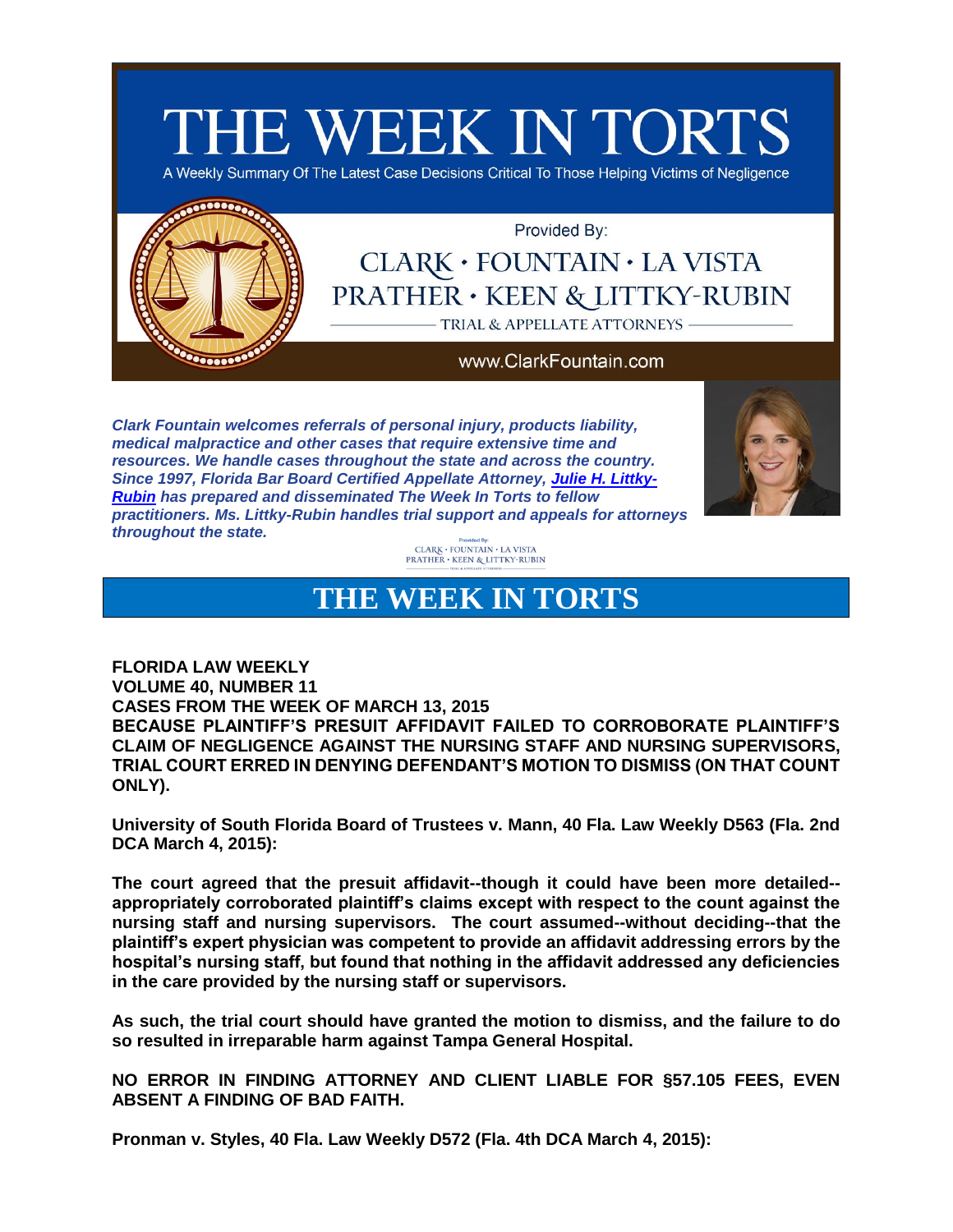**This routine contract dispute became a knock-down, drag-out fight over a challenge to venue and jurisdiction as asserted by the defendants in a motion to dismiss. The defendant vociferously represented that they had no ties to Broward County, and that their corporate entity only did business in Canada.**

**Plaintiff served a §57.105 fees motion, giving the defendant 21 days to withdraw its venue argument. After the time passed, the defendant refused to withdraw their motion for ten months, while also obstructing discovery requests directed at the defense they were asserting.**

**The trial court granted the motion for §57.105 fees. The Fourth District concluded based on the competent and substantial evidence in the record, that the trial court correctly did so, because the defendants knew or should have known that the motion to dismiss had no merit, and continually objected to discovery requests. The court also found that defendants' original attorney was jointly liable for the fee award even without making an express finding that the attorney was not acting in good faith upon the representations of his client. The Fourth District observed that under a pre-1999 version of §57.105 fees that was required, but after the statute was amended in 1999, such a finding of bad faith is not required.**

**NON-FINAL ORDER DENYING MOTION TO DISMISS PREMATURE BAD FAITH ACTION, NOT SUBJECT TO INTERLOCUTORY REVIEW.**

**United Automobile Insurance Co. v. Baylis, 40 Fla. Law Weekly D574 (Fla. 4th DCA March 4, 2015):**

**The insurer sought certiorari review of the circuit court's non-final order denying their motion to dismiss the plaintiff's premature bad faith action, and overruling its objections to the plaintiff's premature bad faith discovery requests.**

**While the Fourth District granted the petition as to the discovery objections (until an obligation to provide coverage and damages has been determined, a party is not entitled to discovery related to the claims file or the insurer's business policies or practices regarding the handling of claims), it dismissed the petition as to the denial of the motion to dismiss. The court noted that a non-final order denying a motion to dismiss a bad faith action is not subject to interlocutory review via a petition for writ of certiorari, however, the court's dismissal was without prejudice to the defendants moving to abate the bad faith action.**

**ERROR TO DIRECT VERDICT FOR PLAINTIFF ON THE ISSUE OF DEFENDANT'S VICARIOUS LIABILITY FOR INDEPENDENT CONTRACTOR DRIVER'S NEGLIGENCE BASED ON §316.302(1)(B), PROVIDING THAT ALL OWNERS AND DRIVERS OF COMMERCIAL VEHICLES ARE ENGAGED IN INTRASTATE COMMERCE AND SUBJECT TO FEDERAL RULES AND REGULATIONS.**

**Peninsula Logistics v. Erb, 40 Fla. Law Weekly D601 (Fla. 5th DCA March 6, 2015):**

**At the time of this crash, a driver was transporting cargo for Peninsula. The plaintiffs concede that the driver was an independent contractor. Still, they argued that Peninsula was liable for the negligence based on §316.302(1)(b), which provides that all owners or drivers of commercial motor vehicles engaged in intrastate commerce are subject to rules and regulations contained in §49 CFR. 49 CFR §390.5 actually defines employee to include independent contractors.** 

**The trial judge accepted the plaintiff's argument regarding the vicarious liability under the federal regulations. However, because Peninsula was neither the owner nor the driver of**